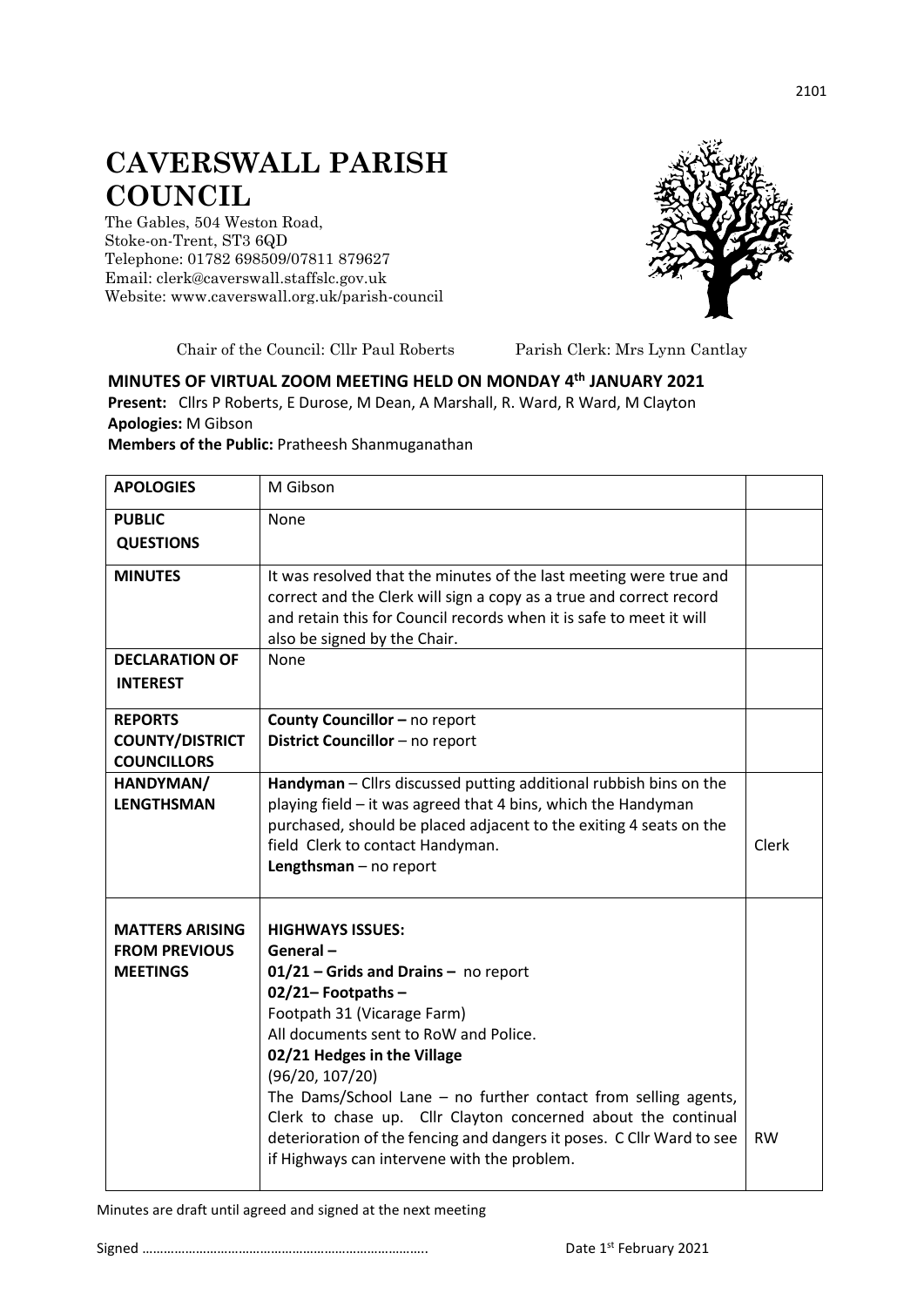|                       | 03/21 Bus shelter - roof<br>(97/20, 81/20, 66/20, 56/2045/20, 33/20, 20/20, 04/20, 93/19,<br>68/19, 59/19, 50/19)<br>On going<br>04/21 Seat by stocks on tree in The Square<br>(98/20, 82/20, 67/20, 57/20, 34/20, 21/20, 05/20, 94/19, 80/29,<br>69/19, 51/19)<br>On going<br>05/20 Register of playing field land<br>(99/20, 83/20, 68/20, 59/20, 48/20, 36/20, 23/20, 07/20, 97/19,<br>82/19, 71/19)<br>Clerk reported that Solicitor has been working on file during<br>Christmas holidays and had dictated a draft Statement of Truth<br>regarding the land based on documentation provided by Clerk.<br>Solicitor advised that there will be two applications made - First<br>Registration of Title (Lost Title Deeds) and Processionary Title<br>where use of land has been for more than 12 years however this<br>may not be granted as we allow public access to the field.<br>06/21 Christmas light -Tree in The Square<br>(100/20, 84/20, 69/70, 49/20, 39/20, 27/20, 12/20, 104/19)<br>On going<br>07/21 New Noticeboard/Visitor Information<br>(104/20, 89/20, 77/20) |       |
|-----------------------|------------------------------------------------------------------------------------------------------------------------------------------------------------------------------------------------------------------------------------------------------------------------------------------------------------------------------------------------------------------------------------------------------------------------------------------------------------------------------------------------------------------------------------------------------------------------------------------------------------------------------------------------------------------------------------------------------------------------------------------------------------------------------------------------------------------------------------------------------------------------------------------------------------------------------------------------------------------------------------------------------------------------------------------------------------------------------------|-------|
|                       | This has been delivered, will be installed when weather permits.                                                                                                                                                                                                                                                                                                                                                                                                                                                                                                                                                                                                                                                                                                                                                                                                                                                                                                                                                                                                                   | PR/AM |
|                       | 08/21 Parish Website<br>(105/20, 90/20, 78/20)                                                                                                                                                                                                                                                                                                                                                                                                                                                                                                                                                                                                                                                                                                                                                                                                                                                                                                                                                                                                                                     |       |
|                       | On going.<br><b>Unresolved Items: None</b>                                                                                                                                                                                                                                                                                                                                                                                                                                                                                                                                                                                                                                                                                                                                                                                                                                                                                                                                                                                                                                         |       |
| <b>CORRESPONDENCE</b> | None                                                                                                                                                                                                                                                                                                                                                                                                                                                                                                                                                                                                                                                                                                                                                                                                                                                                                                                                                                                                                                                                               |       |
| <b>FINANCE</b>        | 09/21 Accounts<br>Payments:<br>The following accounts were presented for approval: -<br>Mrs L Cantlay - Clerk Salary and Expenses - Jan<br>£273.19 $*$<br>Earth Anchors Ltd - Noticeboard<br>£1053.60 *<br>TOTAL PAYMENTS THIS MONTH - £1326.79<br>- indicates payments to be made via Internet Banking Faster<br>$\ast$<br>Payment - all were accepted and approved for payment at the<br>meeting.<br>Transfer: £1300.00<br><b>Receipts:</b><br>Bank Interest - December (both accounts) - £9.90<br>Total Income - £9.90<br>Bank Accounts (after any payment or receipts made):<br>Current Account - £171.52 after payments made<br>Instant Access Account - £6,271.15<br>Contingency Account - £16,410.22                                                                                                                                                                                                                                                                                                                                                                        |       |

Minutes are draft until agreed and signed at the next meeting

Signed …………………………………………………………………….. Date 1